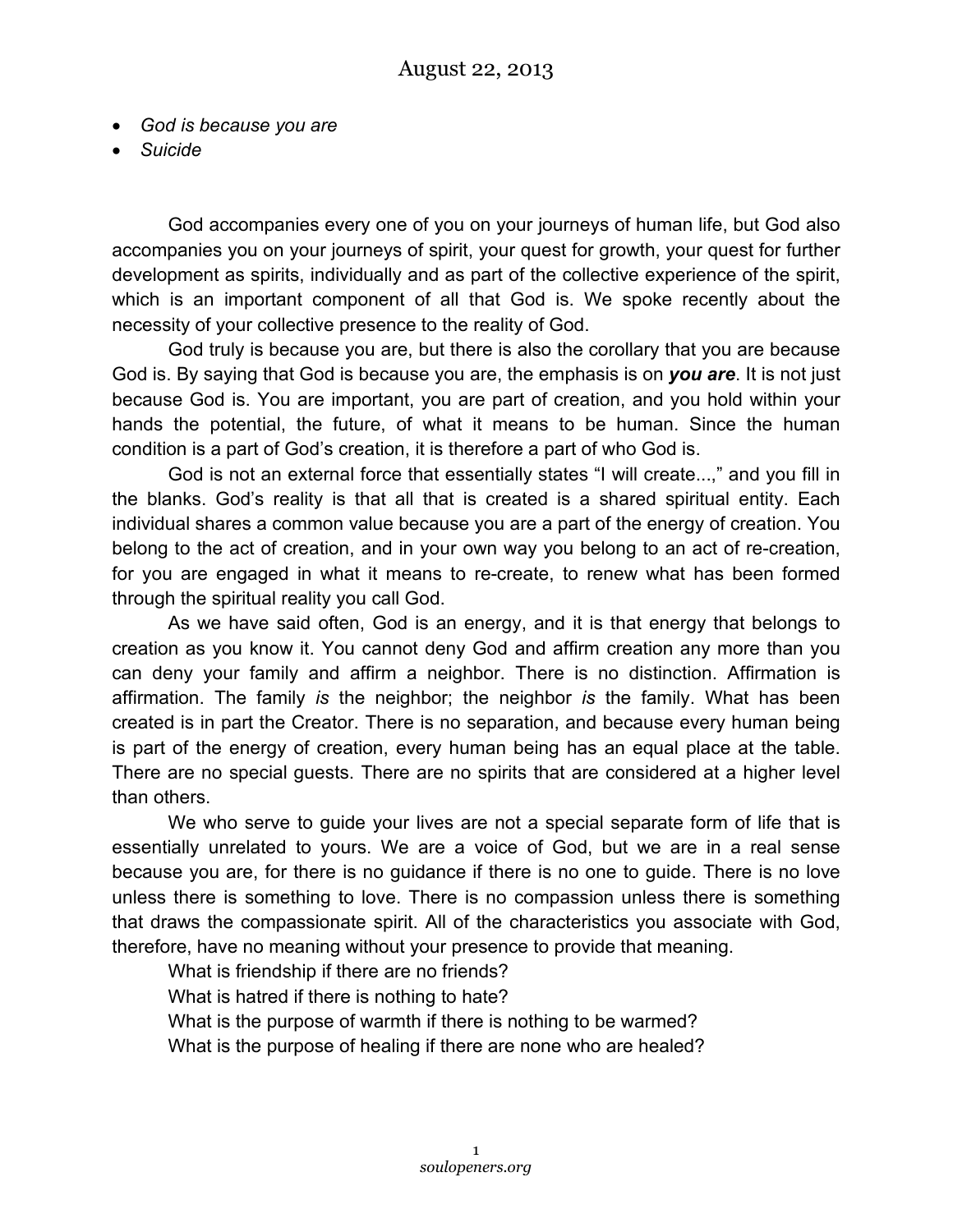Both sides are essential in order for each to survive. God is an embodiment, so to speak, of love, but if there is no one to love, the potential remains fallow. There is nothing to be done.

What is a teacher if there are no students?

What is a scientist is there is no science?

And so it is with God. What is God if there is no reality of exploration for God?

It is for that reason that we say, "God is because you are." You learn about love because you learn about God's love. So you are necessary for the love to be expressed, and it is also true that the expression of that love is necessary to experience before you in turn express that love.

It may seem that God has no purpose unless there is an acknowledgment of God. But the truth is that God flourishes even without any acknowledgment, for the strength of God comes not from the presence of the Spirit Center but from the reflection of the Spirit Center. Your experience of godliness is a reflection of the godliness that you have encountered on your path. Certainly you exist in the realm of creation because of the reality of the creative force. So in that sense, you are because God is. But in terms of the growth of the spirit, in terms of the presence of the Spirit Center in human life, that presence, God, by whatever name it is called, exists because you exist.

You are not being elevated above God. God does not exist because human beings perceive there is a God, for that reality exists regardless of perception. But your awareness of God reflects back to your representation of God as you see that presence.

We ask you to be loving, of course, and you all understand intellectually what this means. But you are asked to be loving, not because it is a task for you to fulfill, but because it is a natural fulfillment of God's existence. You're asked to be compassionate, not because you are punished if you are not, but that compassion is exercised as a manifestation that God is. God cannot be compassionate unless there are those who are in such need. It is for you to recognize God, but it is also for you to be more than a recognition, to be evidence of that which you perceive to be God.

You live to serve God, but you also live to serve as God, and there is a great gulf that exists between these two. Reflecting or serving, being or serving, interpreting or serving—both the one who serves and the one being served are essential to that relationship.

You're asked to listen, but you ask others to listen so that you may speak. Listening works in both directions just as love works in both directions. You give, you receive, you give, you receive. This love is not a selfish love. It is a love which is directed outward entirely, for the love that is God's love is a love that is directed outward entirely.

Evidence of spiritual leadership is leadership that is totally natural and unselfconscious. The leadership of spirit is a leadership of listening. If you listen to God,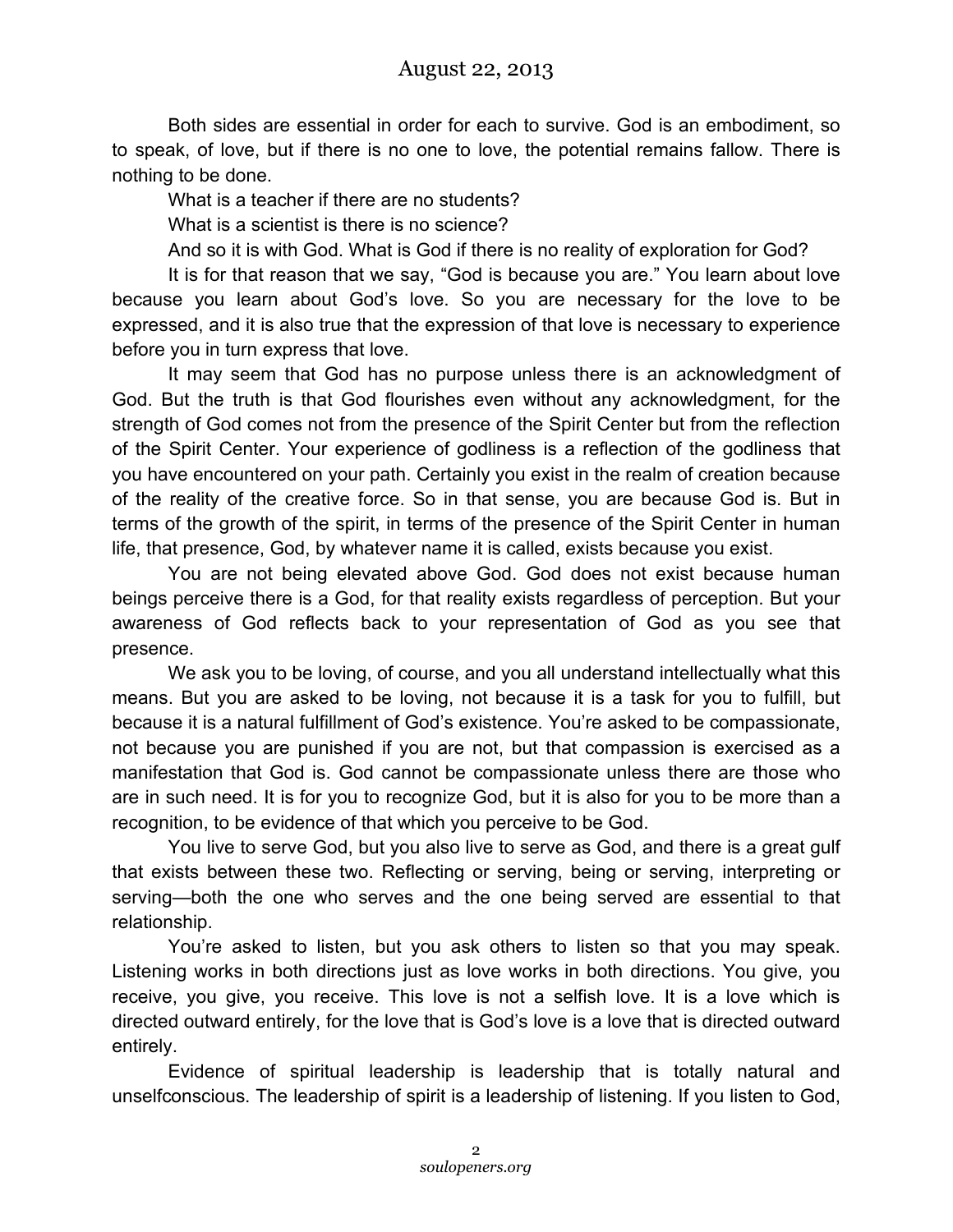your leadership is from God. If you don't listen to God, the well soon runs dry, because the well needs replenishment. Your faith needs replenishment. It is never one hundred percent present. It takes nurturing. It takes challenges. It takes learning. If it is to thrive, it must expand.

Your acknowledgment of God is but a portion of what it means to be godly. You are asked to be godly, but that is a challenge with intention. The intention may be expressed as action. It may be expressed through your thoughts and attitudes.

Life always has with it the challenge of finding meaning. For some, perhaps seeing or feeling that meaning is a tangible experience, but for many others, there is a constant reminder of the unpredictability of life, and one might say the predictability of death. Life is a process that leads to death, but death is a process that leads to life.

When individuals take their own lives, they are devaluing what it means to be human beings. There are no guarantees to the ease of life. There is only a guarantee to having the strength to accept life. When one takes one's own life, it is of course motivated by many factors, not the least of which is fear. One doesn't take one's own life in the absence of fear, but what causes the fear and what is its nature?

This fear may be caused medically. It may be caused from an emotional trauma. It may be because of relationships as they are observed. If you have experienced in your lives relationships that are not respectful, that are not expressions of equal value, then it becomes a temptation to expect that all life is a life of chance, that all life is just a roll of the dice. And it becomes more practical for some to find a resolution to this randomness, for life is uncertain and changing. But life after life is unknown and perceived to be constant. For some, it is a journey from uncertainty to certainty. It is not necessarily a response to personal pain or agony.

Each of you is a product of all you have experienced in this life, in previous lives. Your experience of earlier life-forms has a very definite impact on your current experience, and yet others are unaware of such earlier experiences as they relate to someone else. Every human being has a history. Not every history is known, but each of you has that history, and you are a product of that history. And while nothing is predetermined, there is a predisposition for everyone to make choices, not on the basis of current rational thought but as a consequence of something that they are aware of deep within themselves.

When a spirit joins us after having chosen to make the transition, there is a kind of assessment, but this is not an assessment of what was done right and what was done wrong. It is not an assessment that leads to punishment or reward. It is merely and more importantly an assessment of what kind of growth has taken place. In the case of one who is young and who takes one's own life, what has been experienced is much less than others may acknowledge. No one can fully understand the grounds for such actions, but the spirit accepts what has occurred, and if there is more to be learned, then more will be learned. If there is more to be learned within the human